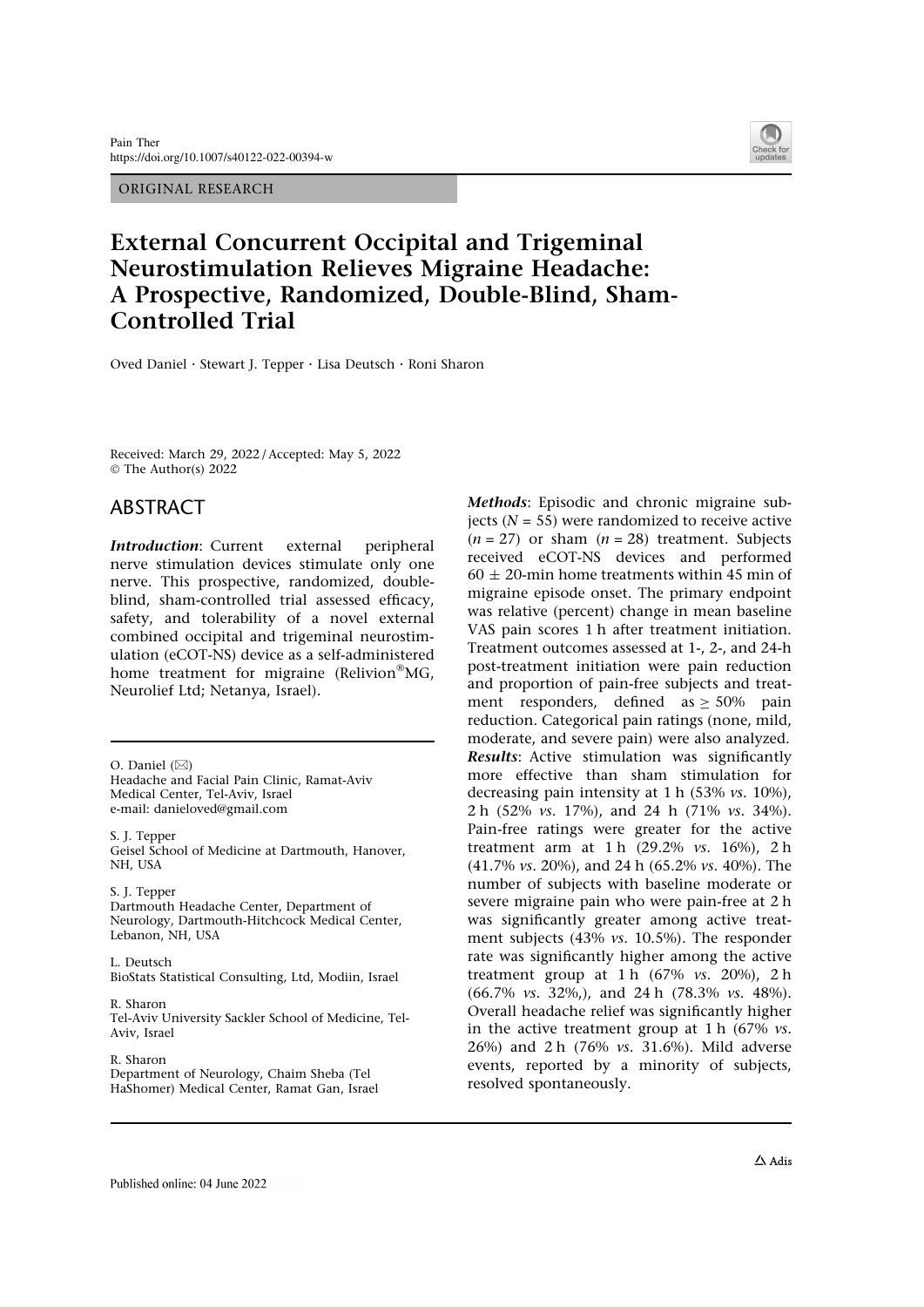Conclusions: eCOT-NS provides superior clinically meaningful relief and freedom from migraine pain, offering an effective and safe therapy for acute treatment of migraine.

Trial registration: ClinicalTrials.gov Identifier NCT03398668.

# PLAIN LANGUAGE SUMMARY

As current external nerve stimulation devices stimulate only one nerve, this study assessed the effectiveness, safety, and tolerability of a new external nerve stimulation device that stimulates two nerves (occipital and trigeminal) as a self-administered home treatment for migraine (Relivion®MG, Neurolief Ltd; Netanya, Israel). Fifty-five subjects with episodic and chronic migraine were randomly assigned to active  $(n = 27)$  or sham (dummy) treatment  $(n = 28)$ . Subjects performed a 60-min home treatment within 45 min of migraine onset. The primary endpoint was the change in pain intensity 1 h after treatment initiation. Active treatment was significantly more effective than sham stimulation for decreasing pain intensity at 1 h (53% vs. 10%) and 2 h (52% vs. 17%). Pain-free ratings were also greater for the active treatment arm at 1 h (29.2% vs. 16%) and 2 h (41.7% vs. 20%). Overall headache relief was significantly higher in the active treatment group at 1 h (67% vs. 26%) and 2 h (66.7% vs. 32%). Mild, transient side effects reported by a few subjects resolved without treatment. This new external concurrent occipital and trigeminal neurostimulation (eCOT-NS) device provides superior and meaningful relief and freedom from migraine pain compared to sham treatment.

Keywords: Peripheral nerve stimulation; Trigeminal nerve; Occipital nerve; Neurostimulation; Brain stimulation; Neuromodulation; Migraine; Headache

#### Key Summary Points

#### Why carry out this study?

Migraine patients often experience disabling symptoms, including moderateto-severe headache pain that may be refractory to currently available therapies.

Thus, a significant unmet medical need for treating migraine pain remains.

We hypothesized that a self-administered stimulation protocol using a device delivering noninvasive, external concurrent occipital and trigeminal neurostimulation (eCOT-NS) (Relivion"MG; Neurolief Ltd, Netanya, Israel) can provide a safe, effective, and fast-acting acute reduction of migrainerelated pain.

#### What was learned from the study?

The eCOT-NS device was significantly more effective than sham stimulation for decreasing pain intensity 1 h, 2 h, and 24 h after initiating treatment. Pain-free ratings were also greater for the active treatment arm at 1, 2, and 24 h.

This novel eCOT-NS device provides noninvasive, self-administered, home-based neuromodulation of trigeminal-occipital neural networks and may represent a therapeutic option for migraine patients.

# INTRODUCTION

Migraine is an extraordinarily prevalent neurological disease, affecting 39 million men, women and children in the USA and 1 billion people worldwide [1] with a much greater prevalence among women [2]. Migraine patients experience disabling symptoms that typically consist of moderate-to-severe headache pain lasting 4 to 72 h, nausea with or without vomiting, phonophobia, and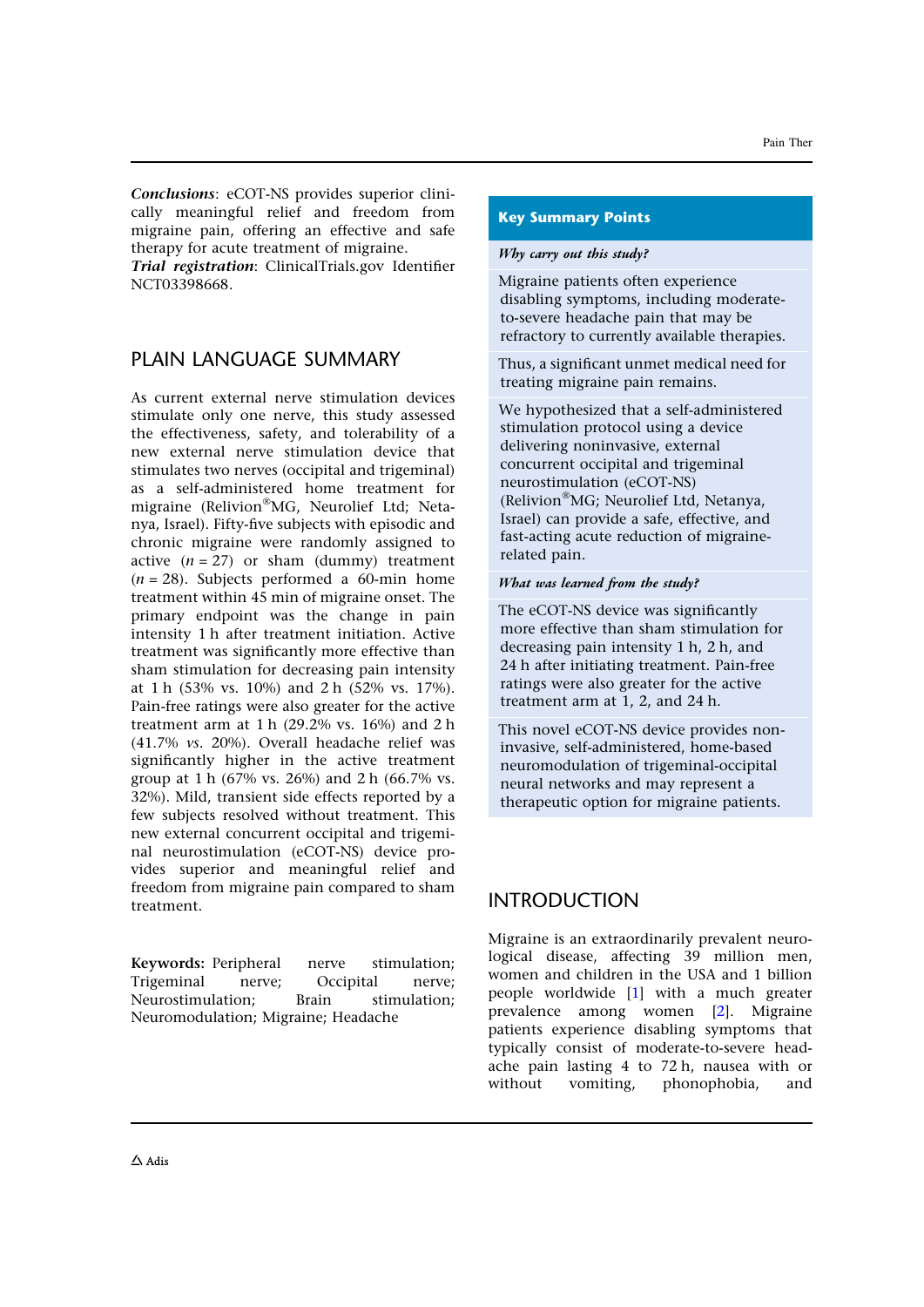photophobia [3]. Patients with migraine are often treated with first-line therapy such as simple or combination analgesics that have variable onset and duration [4]. The triptans are effective first-line treatment for moderate to severe migraine [4]. Unfortunately, the safety and tolerability profile of these medications includes numerous potential adverse events [5], affecting approximately 50% of treated patients. Furthermore, triptans are contraindicated in patients with vascular disease [6] and have been associated with the development of headache due to medication overuse [7]. Thus, there remains a significant unmet need for treating migraine pain.

Peripheral nerve stimulation (PNS) is a clinically established medical technology for brain neuromodulation using invasively implanted electrodes or non-invasive targeted delivery of electrical current. Surgically implanted PNS electrodes for treating migraine, such as occipital nerve stimulation, significantly attenuated chronic migraine in several clinical trials [8–13] but remain a costly procedure with a high rate of complications [11, 14]. Consequently, these procedures are reserved for more severe, intractable cases of chronic migraine.

An alternative to implanted devices is the application of non-invasive, transcutaneous PNS. In sham-controlled studies, single-channel stimulation of the trigeminal nerve is similar to other drug and non-drug treatments for migraine in reducing migraine pain compared to sham [15, 16]. Among 2313 patients treated with transcutaneous stimulation of the supraorbital branch of the trigeminal nerve, there were no reports of serious adverse events [17]. A major shortcoming of these studies is that stimulation was limited to only the trigeminal nerve despite the reported efficacy of occipital nerve stimulation [18].

Concurrent invasive stimulation of both trigeminal and occipital nerves has been proposed as a more effective approach to minimize holocephalic pain due to migraine [19]. Subsequently published clinical data support the hypothesis that invasive synchronous PNS of the occipital and supraorbital nerves may provide better outcomes compared with stimulation of the occipital nerve alone [20, 21]. Using

a response rate defined as  $\geq$  50% decrease in pain severity, subjects with intractable headwide pain who were treated with implanted occipital and trigeminal nerve PNS achieved 70%  $[20]$  to  $> 90\%$  improvement  $[19, 21]$ . By comparison, occipital nerve stimulation alone only achieved an approximately 40% response rate [9, 10, 13]. Taken together, these reports suggest the possible superiority of bi-focal PNS over uni-focal PNS [20–24]; however, these studies include high complication rates, which emphasizes the need for similar but noninvasive approaches.

A means for delivering noninvasive, external concurrent occipital and trigeminal neurostimulation (eCOT-NS) has been developed. The trigeminal nerve branches are relatively easy to access externally, but transferring an electric current through the hair covering the occipital area requires implanted [9–13] and percutaneous [25] nerve stimulators to achieve occipital nerve stimulation, which can be technologically challenging; however, topographic analysis of occipital nerve branches has challenged this assumption. As occipital nerve branches are located superficially [26, 27], accurate placement of stimulating electrodes bilaterally under the hair can effectively and noninvasively stimulate the occipital nerve. Using this method, eCOT-NS may provide the same beneficial effects of invasive procedures without the high cost and risks associated with surgically implanted stimulation [10, 11], while also avoiding the adverse events associated with medications. This is the rationale underlying the introduction of Relivion"MG (Neurolief, Ltd; Netanya, Israel), a US Food and Drug Administration-cleared eCOT-NS device for home use which includes six integrated electrodes that deliver mild electrical stimulation to the target nerves.

We hypothesized that the self-administered stimulation protocol using the Relivion®MG device can provide a safe, effective, and fastacting acute reduction of migraine-related pain. The primary objective of this randomized, sham-controlled study was to assess changes in pain intensity following treatment with the eCOT-NS device.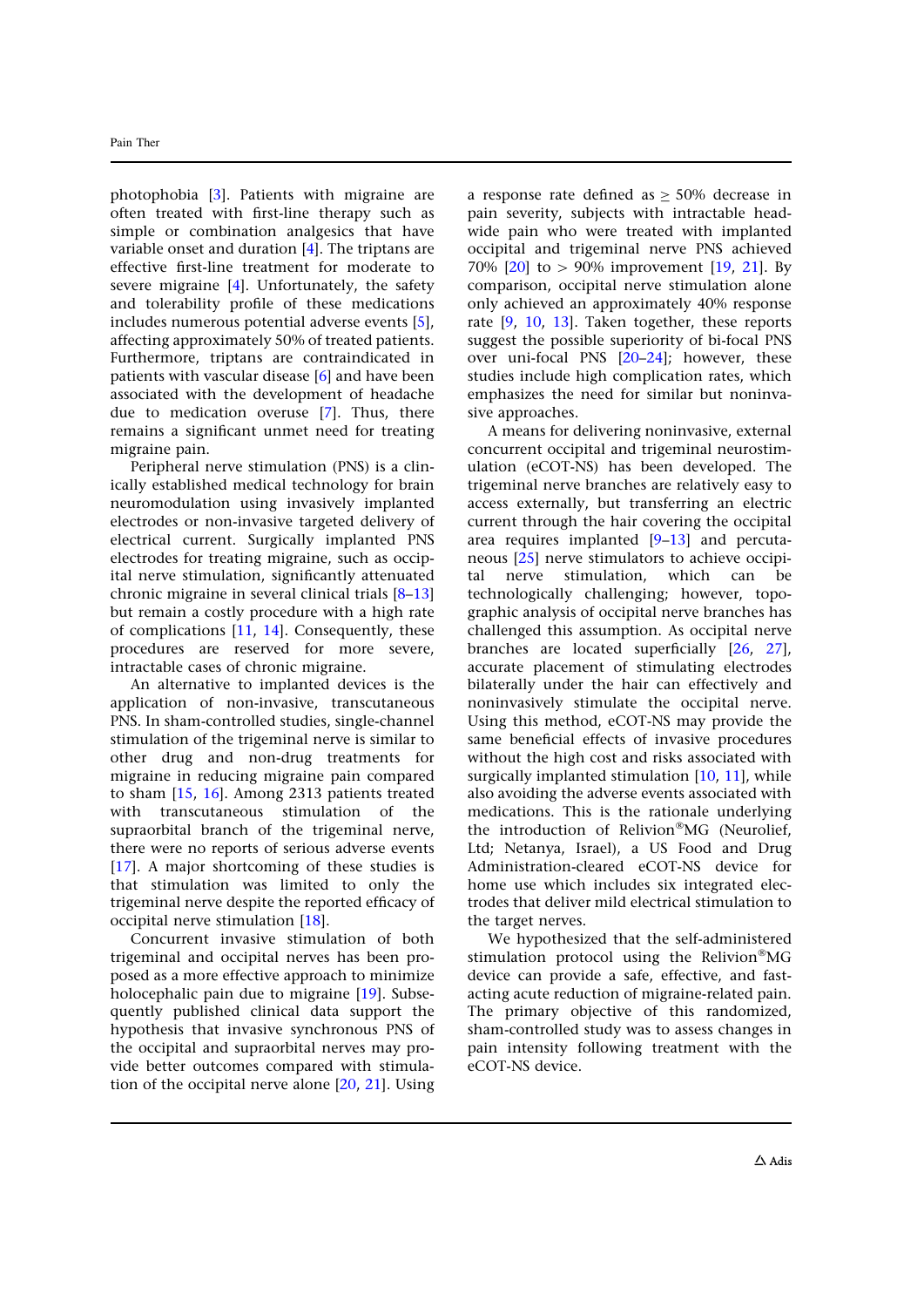# **METHODS**

This prospective randomized, double-blind, parallel-group, sham-controlled trial was conducted at a single site (Headache and Facial Pain Unit, Laniado Medical Center; Netanya, Israel). The study was conducted in accordance with principles of the Declaration of Helsinki [28] and Good Clinical Practices (ClinicalTrials.gov Identifier NCT03398668) and was approved by the Institution Ethics Committee of the Laniado Medical Center, Netanya, Israel. All subjects provided written informed consent prior to participating in any study-related activities.

#### Study Population

Subjects eligible for inclusion were 18 to 65 years old with a history of episodic or chronic migraine, with or without aura, with no complication (i.e., hemiplegic migraine, basilartype migraine, ophthalmoplegic migraine, migrainous infarction), who met the International Classification of Headache Disorders (ICHD-3 beta Sect. 1, Diagnostic Criteria for Migraine) [29]. Enrolled subjects expressed their willingness to follow study requirements and were capable of following the study protocol including being able to self-operate the stimulation system at home.

Reasons for exclusion from study participation were treatment with a neurotoxin or supraorbital or occipital nerve blocks in the planned treatment area during the previous 4 months; history of medication overuse headaches; prior cerebrovascular event or neurosurgical interventions; history or current drug abuse or alcoholism; brain or facial trauma during the previous 3 months; skin lesions or inflammation in the location of the stimulating electrodes; diagnosis of epilepsy, personality, or somatoform disorder; current opioid or cannabis use; implanted metal or electrical devices in the head (not including dental implants); implanted neurostimulators, surgical clips (above the shoulder line), or any medical pumps; pregnancy, nursing, or planned pregnancy; unwillingness to use a medically acceptable method of contraception; participation in a clinical study within the previous 3 months; prior experience with the Relivion"MG device; or a head circumference\ 51 cm or  $>60$  cm.

### The Relivion®MG System

Relivion"MG is a noninvasive system for external concurrent occipital and trigeminal neurostimulation (eCOT-NS). It is US FDAcleared and CE-approved for the acute treatment of migraine. A similar device has been developed for the treatment of major depression (Relivion<sup>®</sup>DP) [30].

The eCOT-NS device is an ergonomic headset designed to externally stimulate pericranial nerves in the head region. The novel design enables accurate and repeatable positioning of the embedded electrode array over the target nerves. The headset integrates three pairs of output electrodes, which contact the scalp at the forehead (two pairs) and occiput (one pair). The frontal electrodes stimulate the trigeminal supraorbital and supratrochlear nerve branches bilaterally, and the posterior electrodes bilaterally stimulate the greater occipital nerve branches (Fig. 1). All nerve branches were stimulated concurrently. The device is adjustable to fit scalp anatomic variations and to ensure the six electrodes are accurately positioned over the underlying nerves each time the headset is worn. The device incorporates a simple onboard interface, which allows the user to activate/deactivate the device and to adjust the stimulation intensity. It provides visual and auditory indications such as whether the device is active and its battery status.

A technical log is produced by the system after each use enabling full quantification of the treatment course. To enable remote treatment monitoring, the Relivion<sup>®</sup>MG system is connected to a custom mobile application, used by the patient, designed to continuously record data and to securely upload it to a cloud database. Treatment reports and metrices are available over a web-based physician interface (Fig. 1).

The following parameters were used for active stimulation: symmetrical biphasic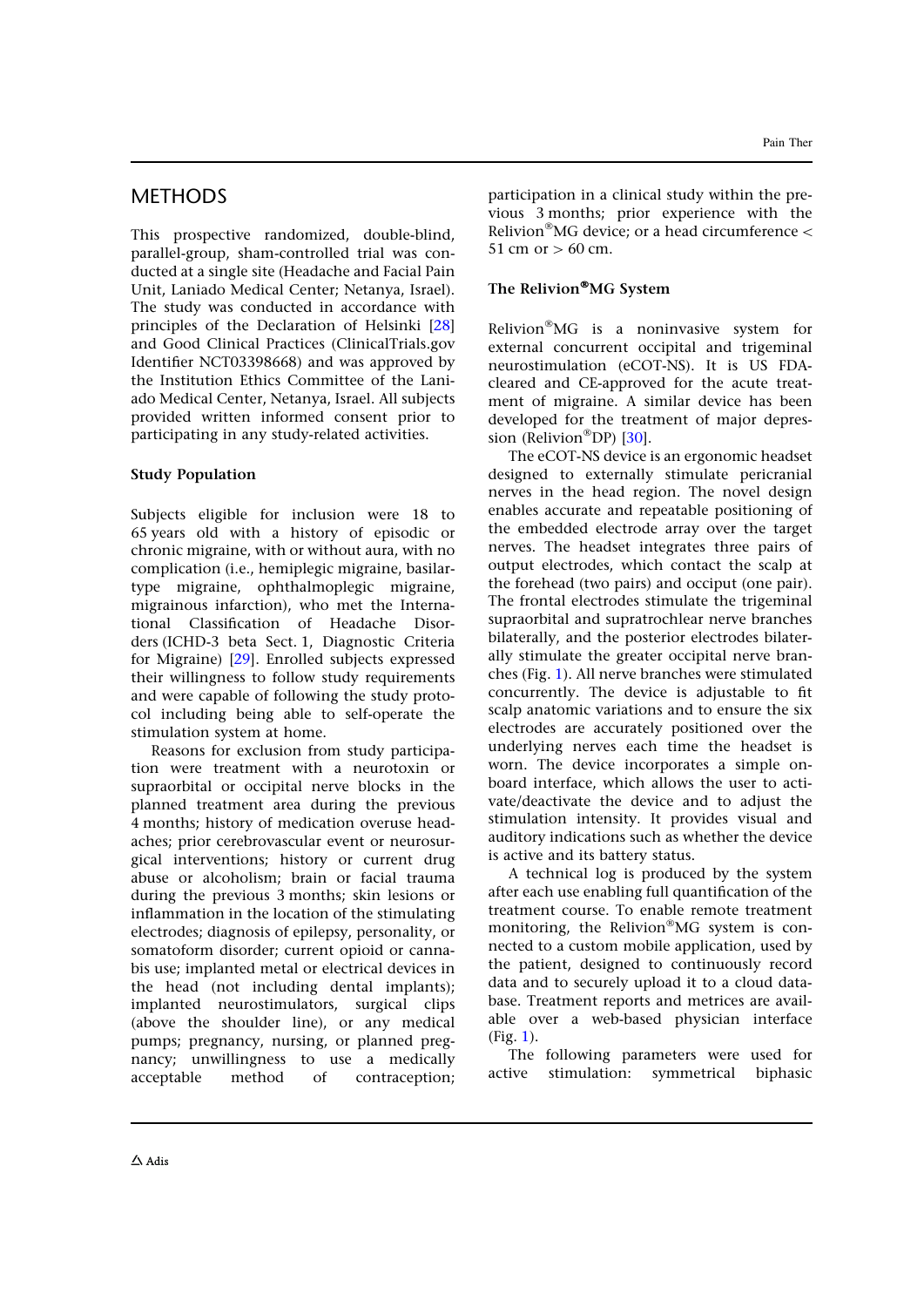

Fig. 1 Relivion"MG system. The eCOT-NS device provides noninvasive neuromodulation by concurrently stimulating the two primary nerve pathways in the brain associated with migraine, precisely targeting six nerve branches across the occipital and trigeminal nerves. The device is connected to a custom mobile application designed to upload treatment data to a cloud database.

waveform, phase width  $400 \mu s$ , pulse frequency 80 Hz, trigeminal stimulation intensity up to 6 mA, and occipital stimulation intensity up to 12 mA. The following parameters were used for sham stimulation: symmetrical biphasic waveform, phase width  $100$   $\mu$ s, pulse frequency 0.33 Hz, trigeminal stimulation intensity up to 5 mA, and occipital stimulation intensity up to 7 mA.

Treatment reports and metrices are available to the physician over a web-based interface. TCC, trigeminocervical complex; Channel 1, occipital stimulation channel; Channel 2 and Channel 3, trigeminal (supraorbital/supratrochlear) stimulation channels; numbers 1–6 represent the six electrodes

#### Study Design

Following eligibility and health screening, enrolled subjects were randomized 1:1 in double-blind manner, stratified by gender, to receive either active  $(n = 27)$  or sham (placebo) stimulation  $(n = 28)$  with a similar-appearing device (Fig. 2). Subjects were then trained on use of the eCOT-NS device and received an electronic or hard copy diary. Subjects were instructed to practice using the device and diary in their home environment twice, not during a migraine episode, for a duration of 20–60 min.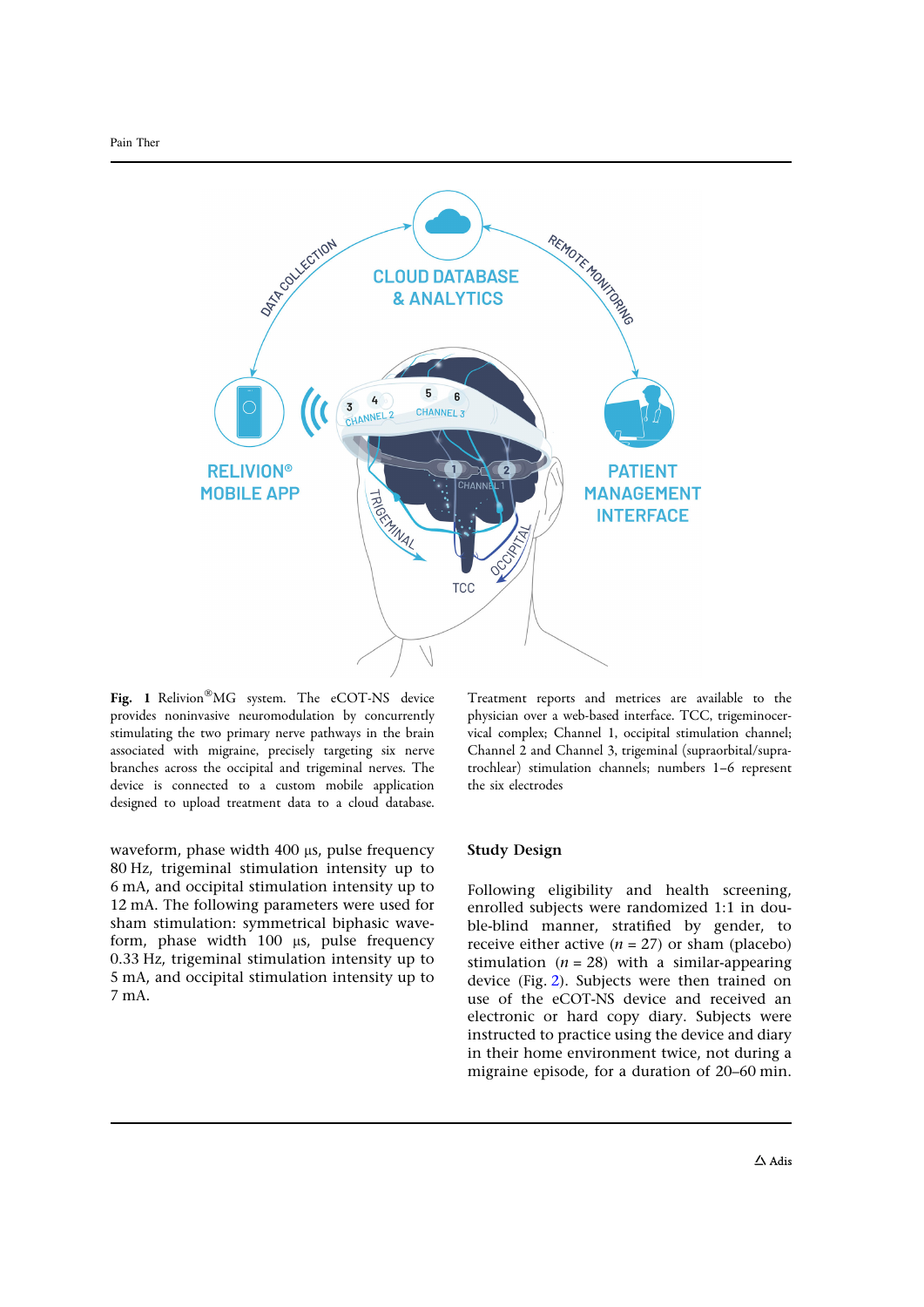Device logs were downloaded by the research clinician to ensure completion of at least one successful 20–60 min home self-practice session.

Subjects were instructed to treat a single migraine, initiating treatment within  $45 \pm 15$  min of migraine headache onset, and not to have used analgesics within 4 h before treatment. Subjects used the personal electronic or hard copy diary to record pain intensities, use of analgesics, and adverse events (AEs). A baseline  $(t_0)$  outcome measure of perceived pain intensity, recorded on a visual analog scale (VAS), was documented in the study diary prior to treatment initiation and after treatment was initiated. Treatments with a stimulation time of [ 30 min were counted as a completed treatment. The subject then recorded the pain VAS score again at 1 h ( $t_1$ , end of treatment), 2 h ( $t_2$ ), and 24 h  $(t_3)$  after treatment initiation. If necessary, rescue drugs were permitted 2 h after treatment initiation.

Subjects documented AEs and medication use in the study diaries. Upon completion of one treatment of a migraine headache, subjects returned the device to the clinic. Device logs were downloaded, reviewed, and documented to ascertain that the subject completed the treatment successfully. A successful treatment was defined as a recorded treatment with total stimulation time of more than 30 min and pass status (a minimum of 2 mA stimulation intensity) in the current device log. If the treatment was not successful, the subject was withdrawn from the analysis.

Precautions were taken to avoid compromising subject blinding, including concealed allocation, use of an identical sham and active devices, and the same treatment protocol in the preliminary test stimulation and treatment sessions. Additionally, sham stimulation was set to a level well above sensory threshold to further enhance subject blinding.

#### Outcome Measures

Pain intensity was recorded prior to treatment and 1, 2, and 24 h after treatment initiation. The primary endpoint was the change in mean baseline pain intensity based on VAS pain scores 1 h after treatment initiation and defined as



Fig. 2 Consort flow diagram. Among the randomized subjects  $(N = 55)$ , the subjects completing the study in the active treatment group ( $n = 25$ ) and sham group ( $n = 26$ ) formed the modified intent-to-treat population (mITT)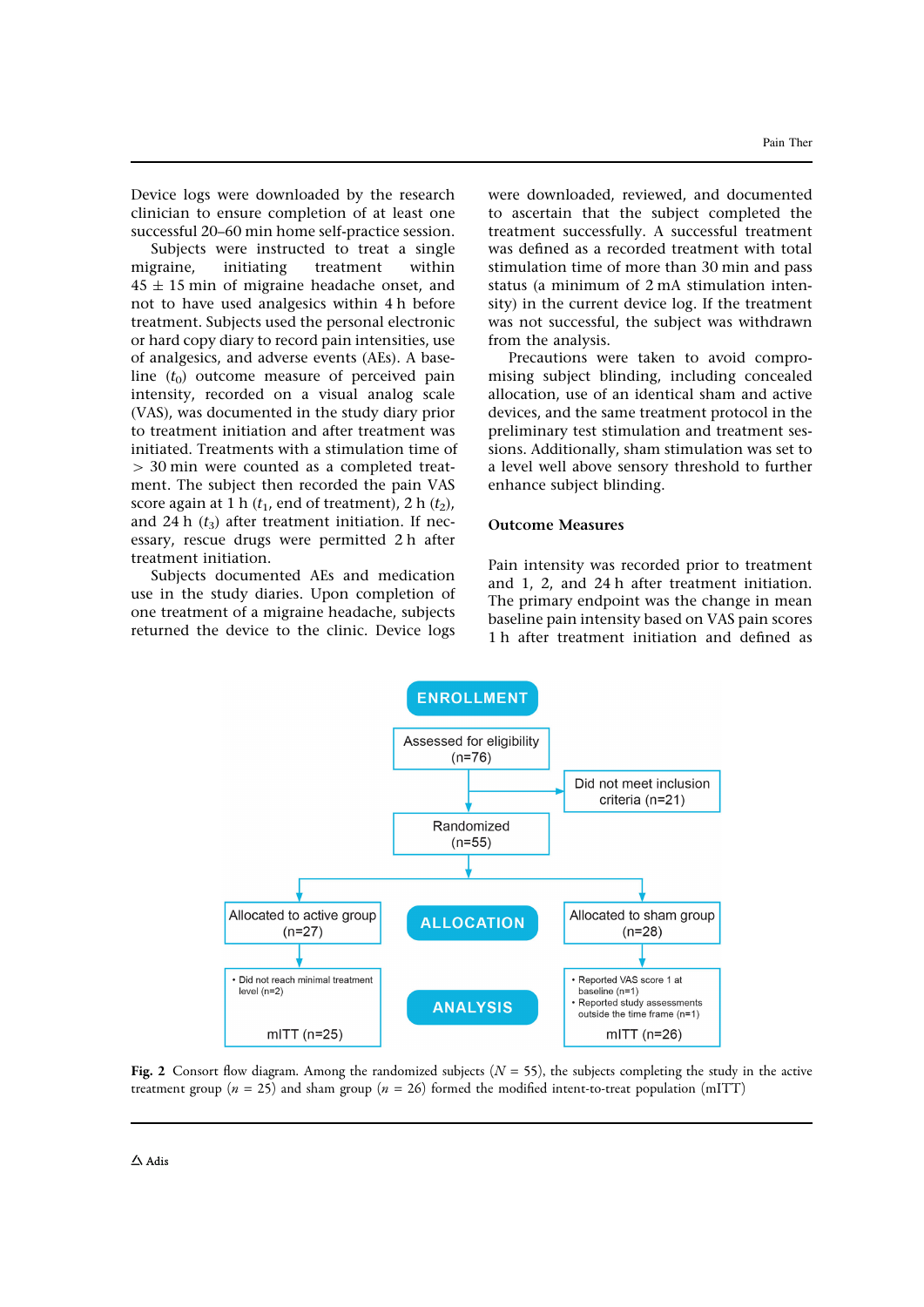relative (percent) change. The change in VAS score for each subject was calculated using the formula:

Relative Change 
$$
(\%)
$$
  
=  $\frac{\text{Post-treatment} - \text{Pre-treatment}}{\text{Pre-treatment}} \times 100.$ 

If the subject used a rescue medication prior to one of the 1-, 2-, or 24-h time points, the last pain score prior to the rescue medication was carried forward. If rescue therapy was used before the 1-h assessment, the baseline VAS score was carried forward.

Secondary outcomes were the mean change in baseline pain VAS scores at 2 h after starting treatment (if a rescue medication was not used); mean change in baseline pain VAS score at 24 h after starting treatment (if a rescue medication was not used); the proportion of subjects not requiring a rescue medication at 2 h; the proportion of subjects not requiring a rescue medication within 24 h of starting treatment; the proportion of subjects who were pain-free at 1, 2, and 24 h after starting treatment (if a rescue medication was not used); the proportion of treatment responders, defined as subjects with  $a \geq 50\%$  decrease in baseline pain VAS score at 1, 2, and 24 h after starting treatment (if a rescue medication was not used). An additional ad hoc analysis was headache relief, defined as improvement from baseline moderate or severe pain to mild or no pain. Standard pain categories were derived based on VAS scores: (0–1, no pain; 2–3, mild pain; 4–6, moderate pain; 7–10, severe pain) [31–33].

#### Statistical Analysis

Statistical analyses were performed on the intent-to-treat (ITT) population comprised of all randomized subjects and on the modified intent-to-treat (mITT) population. The mITT set included all randomized subjects who completed Visit 1, received the device for home use, had baseline and 1-h VAS data reported not out of window, a baseline VAS score of  $> 2$ , and achieved a minimal effective level of stimulation per the protocol. If a rescue medication was used, the previous VAS score was carried

forward. The ITT analysis served as the main analysis set for all safety evaluations, and the mITT set served for efficacy analysis (active vs. sham stimulation). The time post-treatment initiation  $[t_0,$  baseline;  $t_1$ , 1 h (end of treatment);  $t_2$ , 2 h;  $t_3$ , 24 h] and group (sham *vs*. active stimulation) were independent factors.

Data were summarized with descriptive statistics and are presented in tables and figures. Continuous variables were summarized by a mean, standard deviation, minimum, median, and maximum, and categorical variables by count and percentage. For comparison of means (continuous variables), the two-sample t-test or the Wilcoxon rank sum test was used, as appropriate. The percentage decrease from baseline of the VAS was analyzed with repeated measures ANCOVA. The decrease was modeled as a function of group, time points (entered as categorical variable), and the group by time interaction term; baseline VAS score was entered as a covariate. For comparison of proportions (categorical variables), the chi-squared

Table 1 Demographics and baseline characteristics of enrolled subjects

|                                                        | Treatment<br>$n = 27$ | Sham<br>$n = 28$      |
|--------------------------------------------------------|-----------------------|-----------------------|
| Mean age (SD), years                                   | 29.2(8.6)             | 30.8(8.2)             |
| Median age (range), years                              | 26.8 (20.2,<br>57.6)  | 28.7 (21.0,<br>(47.6) |
| Gender, %                                              |                       |                       |
| Male                                                   | 18.5                  | 17.9                  |
| Female                                                 | 81.5                  | 82.1                  |
| Mean BMI (SD), kg/m <sup>2</sup>                       | 24.8 (4.2)            | 24.2 (4.9)            |
| Median BMI (range), $\text{kg/m}^2$                    | 25.2 (19.0,<br>(40.1) | 24.0 (17.7,<br>39.3)  |
| Mean head circumference<br>$(SD)$ , cm                 | 55.4(2.1)             | 54.6 (2.5)            |
| Median head circumference 55.0 (51, 59)<br>(range), cm |                       | 54.5 (51,<br>59)      |

BMI body mass index, SD standard deviation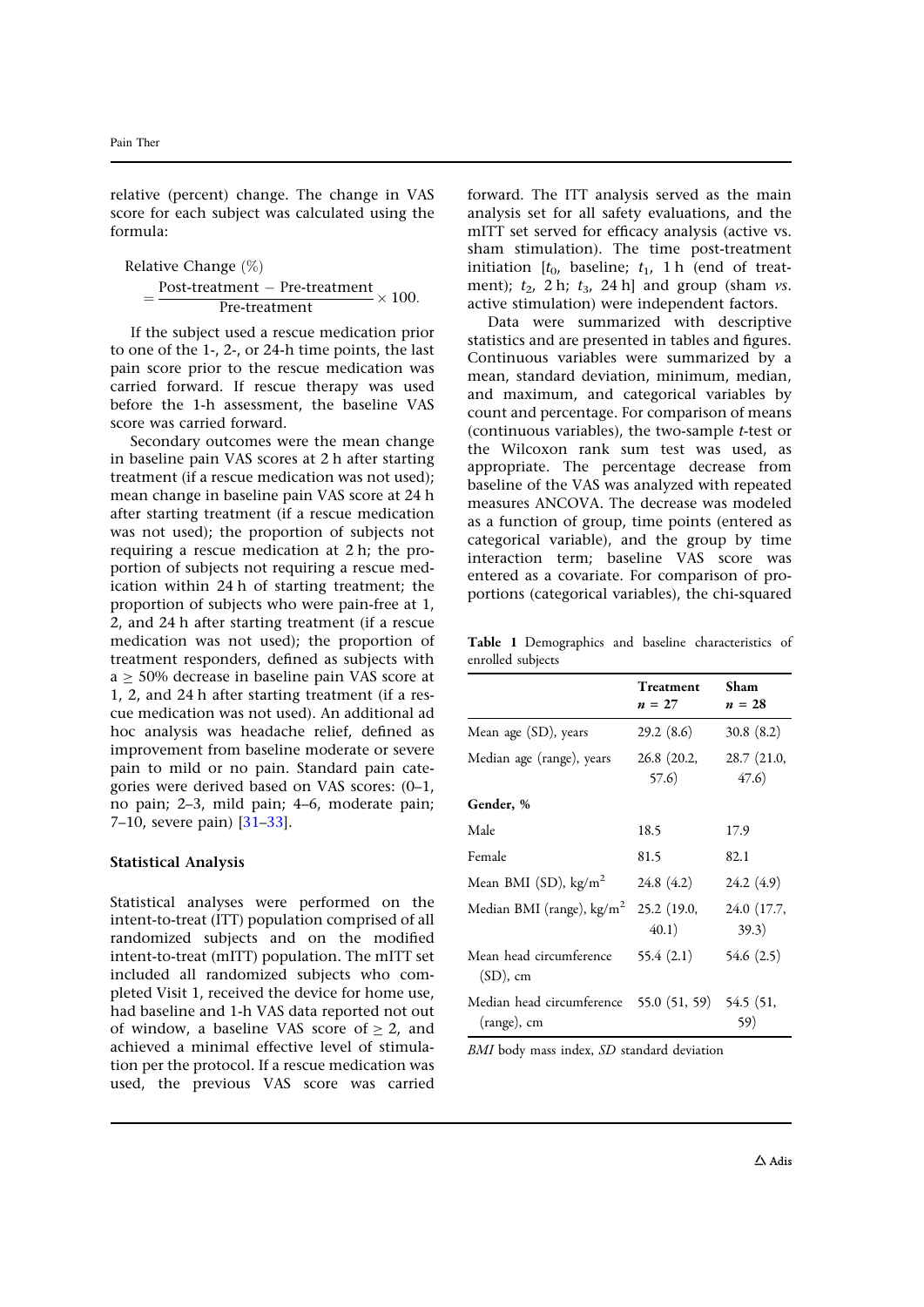| <b>Table 2</b> Migraine history among enrolled subjects |                |                    |                 |
|---------------------------------------------------------|----------------|--------------------|-----------------|
|                                                         | Total $N = 55$ | Treatment $n = 27$ | Sham $n = 28$   |
| Mean age of migraine onset (SD), years                  | 16.2 $(4.70)$  | 15.4(4.44)         | 17.0(4.90)      |
| Median age of migraine onset (range), years             | 16.0(4, 30)    | 15.0(6, 26)        | 18.0 $(4, 30)$  |
| Mean minimum monthly migraine attacks (SD)              | 3.8(2.84)      | 3.7(2.66)          | 3.9(3.04)       |
| Median minimum monthly migraine attacks (range)         | 4.0(1, 12)     | 4.0(1, 12)         | 3.0(1, 12)      |
| Mean maximum monthly migraine attacks (SD)              | 4.6(3.11)      | 4.4(3.17)          | 4.8(3.10)       |
| Median maximum monthly migraine attacks (range)         | 4.0(1, 12)     | 4.0(1, 12)         | $4.0$ $(2, 12)$ |
| Mean minimum monthly headache days (SD)                 | 5.0 $(4.81)$   | 4.8(4.57)          | 5.2(5.11)       |
| Median minimum monthly headache days (range)            | 4.0(1, 27)     | 4.0(1, 24)         | 4.0(1, 27)      |
| Mean maximum monthly headache days (SD)                 | 7.0(5.32)      | 6.4(4.97)          | 7.6 $(5.67)$    |
| Median maximum monthly headache days (range)            | 5.0 $(1, 27)$  | 5.0(1, 25)         | 5.5(2, 27)      |
| Mean pain locations (SD)                                | N(%)           | n(%)               | n(%)            |
| Front right                                             | 47(85.5)       | 22(81.5)           | 25(89.3)        |
| Front left                                              | 47(85.5)       | 25(92.6)           | 22(78.6)        |
| Rear right                                              | 30(54.5)       | 12(44.4)           | 18(64.3)        |
| Rear left                                               | 30(54.5)       | 15(55.6)           | 15(53.6)        |
| Mean migraine without aura (SD)                         | 33 $(60.0)$    | 18(66.7)           | 15(53.6)        |
| Mean migraine with aura (SD)                            | 18(32.7)       | 7(25.9)            | 11(39.3)        |
| Mean chronic migraine (SD)                              | 4(7.3)         | 2(7.4)             | 2(7.1)          |
|                                                         |                |                    |                 |

 $T$  Table 2 Migrant  $\sim$  Migrant subjects and the subjects of  $T$ 

SD standard deviation

Table 3 Baseline visual analog pain scores, modified intent-to-treat population

|                                     | <b>Treatment</b><br>$n = 25$ | Sham<br>$n = 26$   |
|-------------------------------------|------------------------------|--------------------|
| Mean score (SD)                     | 5.7(1.97)                    | 5.4(2.06)          |
| Median score (range) 5.0 (2.0, 9.0) |                              | $6.0$ $(2.0, 9.0)$ |
| Pain level, $n$ $(\%)$              |                              |                    |
| Mild                                | 4(16.0)                      | 6(23.1)            |
| Moderate                            | 11(44.0)                     | 13(50.0)           |
| Severe                              | 10(40.0)                     | 7(26.9)            |

SD standard deviation

test or Fisher's exact test was used, as appropriate. The overall significance level for this study was 5% using two-tailed tests. Secondary endpoints were exploratory in nature; therefore, per secondary endpoints, nominal  $p$ -values are presented. Where confidence limits are appropriate, the confidence level was set at 95%. Data were analyzed using commercial statistical software (SAS" version 9.4, SAS Institute, Inc., Cary, NC).

# RESULTS

This study was conducted between February 8, 2018, and November 11, 2018. The mean (SD) age of enrolled subjects was 30 (8.34) (range, 20–58) years, and most  $(n = 45, 82%)$  were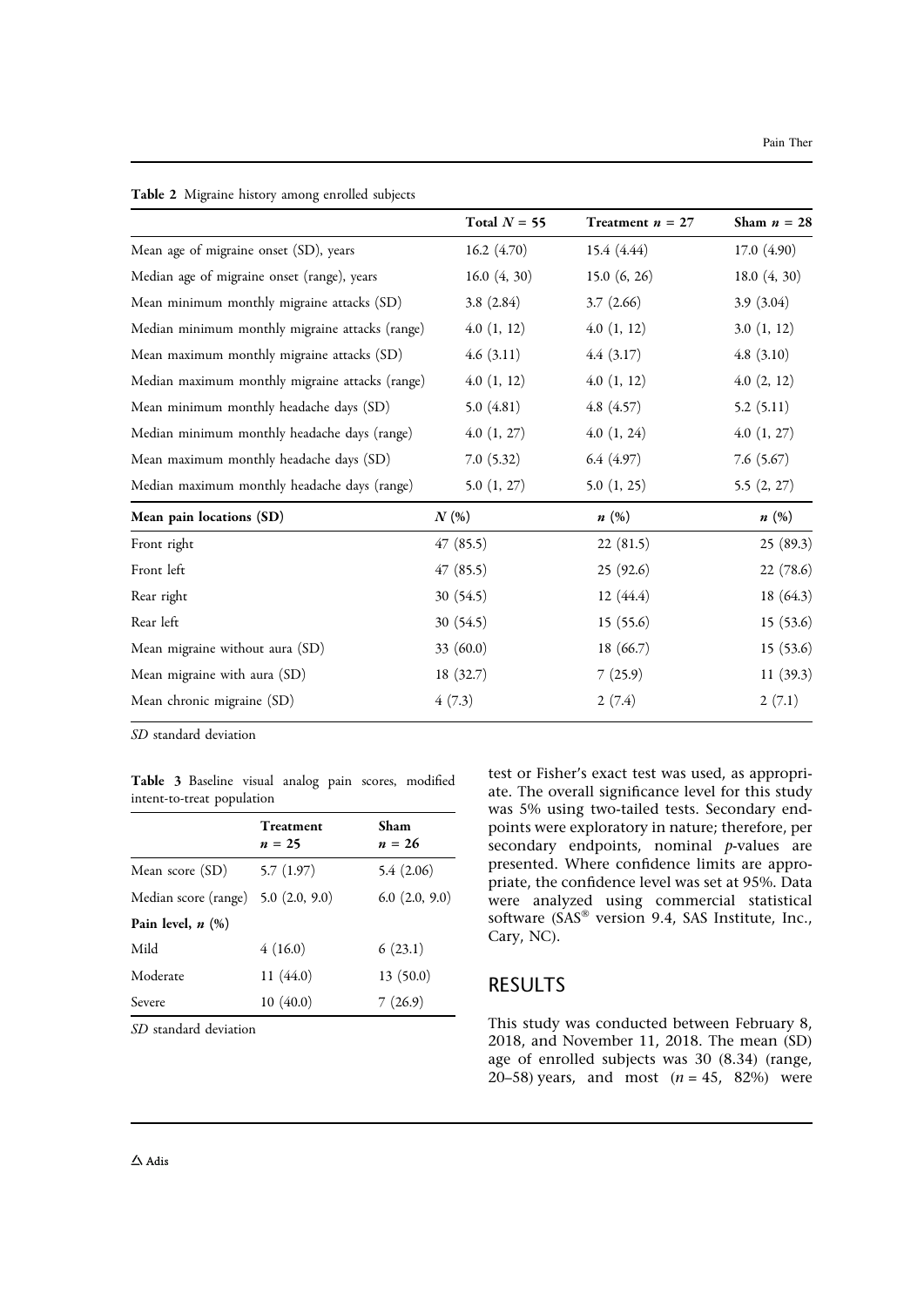|                        | <b>Treatment</b> |                    | Sham        |                     |
|------------------------|------------------|--------------------|-------------|---------------------|
|                        | Mean (SD)        | Median (range)     | Mean $(SD)$ | Median (range)      |
| Time (hours)           |                  |                    |             |                     |
| 0 (Baseline), $n = 25$ | 5.7(2.0)         | $5.0$ $(2.0, 9.0)$ | 5.4(2.06)   | $6.0$ $(2.0, 9.0)$  |
| 1, $n = 24$            | 2.6(1.7)         | $2.0$ $(0.0, 7.0)$ | 4.8(2.69)   | $6.0$ $(0.0, 9.0)$  |
| 2, $n = 24$            | 2.5(2.1)         | 2.5(0.0, 7.0)      | 4.5(3.07)   | 5.0(0.0,10.0)       |
| 24, $n = 23$           | 1.6(2.3)         | $0.0$ $(0.0, 7.0)$ | 3.4(3.40)   | $2.0$ $(0.0, 10.0)$ |

Table 4 Change in visual analog scale pain scores over time, modified intent-to-treat population

SD standard deviation



Fig. 3 Change in percent pain intensity. The therapeutic gain in pain intensity based on visual analog scale (VAS) scores was 42.8% at 1 h post-treatment ( $p = 0.0002$ ), 34.7% at 2 h ( $p = 0.0324$ ), and 37.0% at 24 h ( $p = 0.0220$ )

female. The mean age of migraine onset was 16.2 (4.7) (range, 4 to 30) years. The mean minimum and maximum monthly migraine attacks (SD) (see Table 2) were 3.8 (2.8) and 4.6 (3.1), respectively. Most subjects  $(n = 33; 60\%)$ had migraine without aura, and few  $(n = 4)$ , 7.3%) had chronic migraine. There were no significant group differences in demographics or baseline characteristics. The demographics of study subjects are summarized in Table 1, and their migraine history is summarized in Table 2.

#### Efficacy Outcomes

Baseline pain scores on the continuous (VAS) and categorical scale are shown in Table 3. There were no significant group differences in baseline pain VAS scores or migraine history. The between-group differences in percentage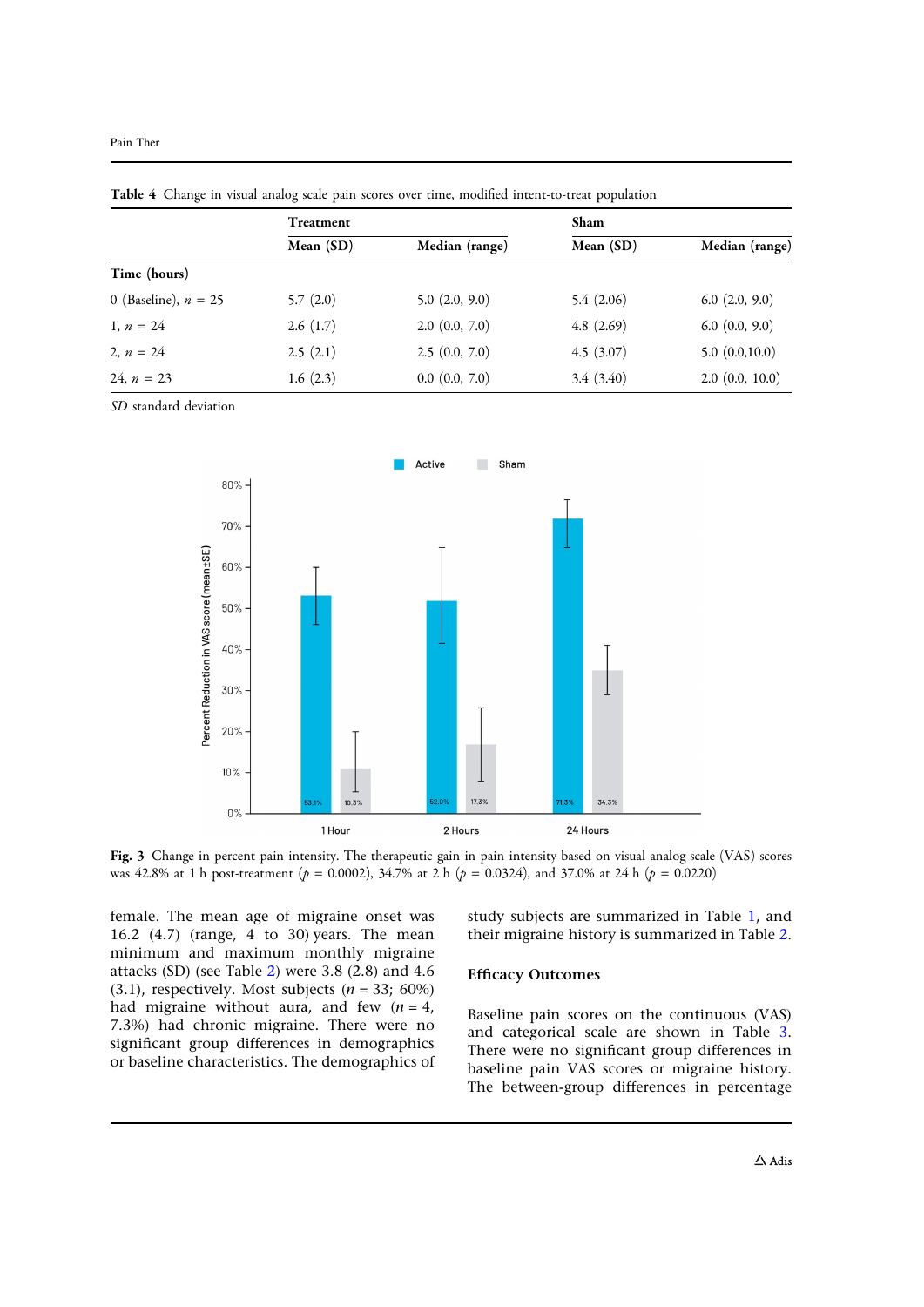| Time (hours) | Treatment<br>$n/N$ (%) | Sham<br>$n/N$ (%) |
|--------------|------------------------|-------------------|
| (a)          |                        |                   |
| 1            | 7/24(29.2)             | $4/25$ (16.0)     |
| 2            | 10/24(41.7)            | 5/25(20.0)        |
| 24           | 15/23(65.2)            | 10/25(40.0)       |
| (b)          |                        |                   |
| 1            | 5/21(23.8)             | 2/19(10.5)        |
| $2^a$        | 9/21(42.9)             | 2/19(10.5)        |
| 24           | 12/20(60.0)            | 7/19(36.8)        |

Table 5 a. Pain-free subjects versus baseline, modified intent-to-treat population. b. Pain-free subjects with severe or moderate pain at baseline, modified intent-to-treat population

 ${}^{a}p = 0.0217$ , Fisher's exact test

decrease in baseline VAS scores were significant at all time points with the decrease significantly greater in the active treatment group. The group difference at 1 h was 42.8% (95% CI 20.57%, 62.18%;  $p = 0.0002$ ), at 2 h was 34.7% (95% CI 2.88%, 62.80%;  $p = 0.0324$ ), and at 24 h was 37.0% (95% CI 5.46%, 66.96%;  $p = 0.0220$ ). The change in mean pain intensity VAS scores is summarized in Table 4, and the percent reduction in mean baseline VAS scores is shown in Fig. 3.

The proportion of pain-free subjects was numerically higher in the active treatment group at 1 h (29.2% vs. 16.0%), 2 h (41.7% vs. 20.0%), and 24-h (65% vs. 40.0%).

Although the between-group difference was not statistically significant, the number of painfree subjects was more than twice as great among subjects in the active treatment group at 2 h (Table 5A, Fig. 4A). The pain freedom between-group difference 2-h post treatment among subjects with severe or moderate baseline pain was significantly higher in the active treatment group (42.86% vs. 10.53%,  $p = 0.02$ ; Table 5b, Fig. 4B).

Responder rates of subjects achieving  $\geq 50\%$ improvement of baseline VAS scores were significantly higher in the active treatment group at 1 h (66.7% vs. 20.0%;  $p = 0.0014$ ), 2 h (66.7%) vs. 32.0%;  $p = 0.0227$ , and 24 h (78.3% vs. 48.0%;  $p = 0.0401$ ). Responder rate results are presented in Fig. 5.

Headache relief, defined as improvement from severe or moderate baseline pain to mild or no pain, was significantly greater among active treatment subjects at 1 h (66.7% vs. 26.3%;  $p = 0.0140$  and 2 h (76.2% vs. 31.6%;  $p = 0.0100$ ) and approached significance at 24 h (80% vs. 52.6%;  $p = 0.0958$ ). Headache relief results are presented in Fig. 6. No difference in rescue medication intake was demonstrated between active and sham groups.

Adverse events (AEs) were reported by 14 subjects in the active treatment group  $(n = 6)$ and sham group ( $n = 8$ ). There was no statistically significant difference between the groups in incidence of AEs. Seven reported AEs among subjects receiving active treatment were headache  $(n = 2)$ , numbness/ paresthesia  $(n = 2)$ , skin irritation ( $n = 1$ ), nausea ( $n = 1$ ), and itching scalp  $(n = 1)$ . All were mild in severity except one reported headache, which was of moderate severity and considered as possibly related to the device. All events resolved spontaneously. Nine reported AEs among eight sham-treated subjects were nausea  $(n = 3)$ , vomiting  $(n = 2)$ , tiredness  $(n = 1)$ , palpitation  $(n = 1)$ , pressure in the head  $(n = 1)$ , and photophobia  $(n = 1)$ . All were mild in severity except one report of vomiting, which was of moderate severity. Tiredness and palpitation were considered to be possibly treatment related. All AEs resolved spontaneously.

# **DISCUSSION**

The objective of this study was to determine whether a self-administered stimulation protocol using the eCOT-NS device can provide a safe, effective, and fast-acting reduction of migraine-related pain. As hypothesized, the device was shown to be significantly effective across multiple clinically relevant outcome measures. At 1 h post-treatment, the active stimulation group showed a mean 53.1% reduction in pain severity compared to a mean 10.3% decrease among sham-treated subjects, a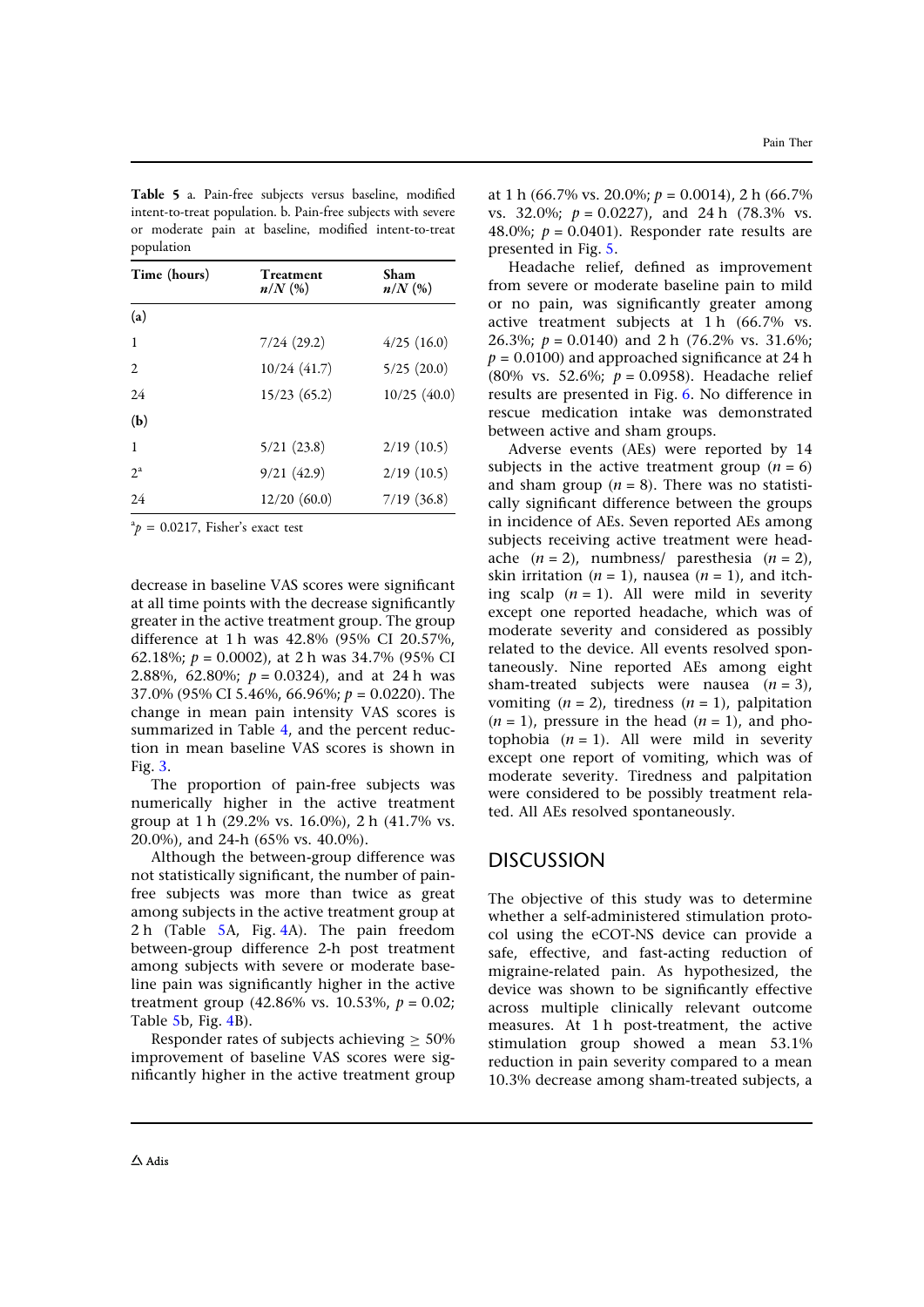

Pain-Free 2 hours



Fig. 4 Proportion of pain-free subjects, modified intentto-treat population. The proportion of subjects who were pain-free at 1, 2, and 24 h without requiring rescue medications was greater in the active stimulation group. Overall, the proportion of pain-free subjects was

difference of 42.8%. Pain reduction was maintained at 2 h with 52% and 17.3% decreases in pain severity, respectively, a difference of 34.7%. The treatment effect is also durable, as the proportion of pain reduction among active treatment subjects was 71.3% at 24 h vs. 34.3% for the sham group. The responder rate was also significantly higher in the active treatment group at all time points, and the proportion of pain-free subjects at 2 h post-treatment was more than two-fold higher in the active group (41.7% vs. 20%). Although not statistically significant, it suggests a clinically meaningful response. At a post hoc pain-free assessment numerically superior in the active treatment group at 2 h (41.7% vs. 20.0%) (A). Among subjects with baseline moderate or severe pain, the difference was even greater  $(42.9\% \text{ vs. } 10.5\%, p = 0.0217) \text{ (B)}$ 

analysis of a subgroup of subjects with moderate or severe baseline headache pain, the betweengroup difference was in favor of the active group again at 1 and 2 h. These results support the safety and efficacy of the eCOT-NS, eventually leading to its clearance of for the acute treatment of migraine.

These clinical results were substantially higher in aborting migraine compared to a 60-min session of single-channel non-invasive trigeminal neurostimulation [16]. In that study, treated subjects achieved a net response rate of 29%, 18%, and 17% at 1, 2, and 24 h, respectively, compared to a net response of 42.8%,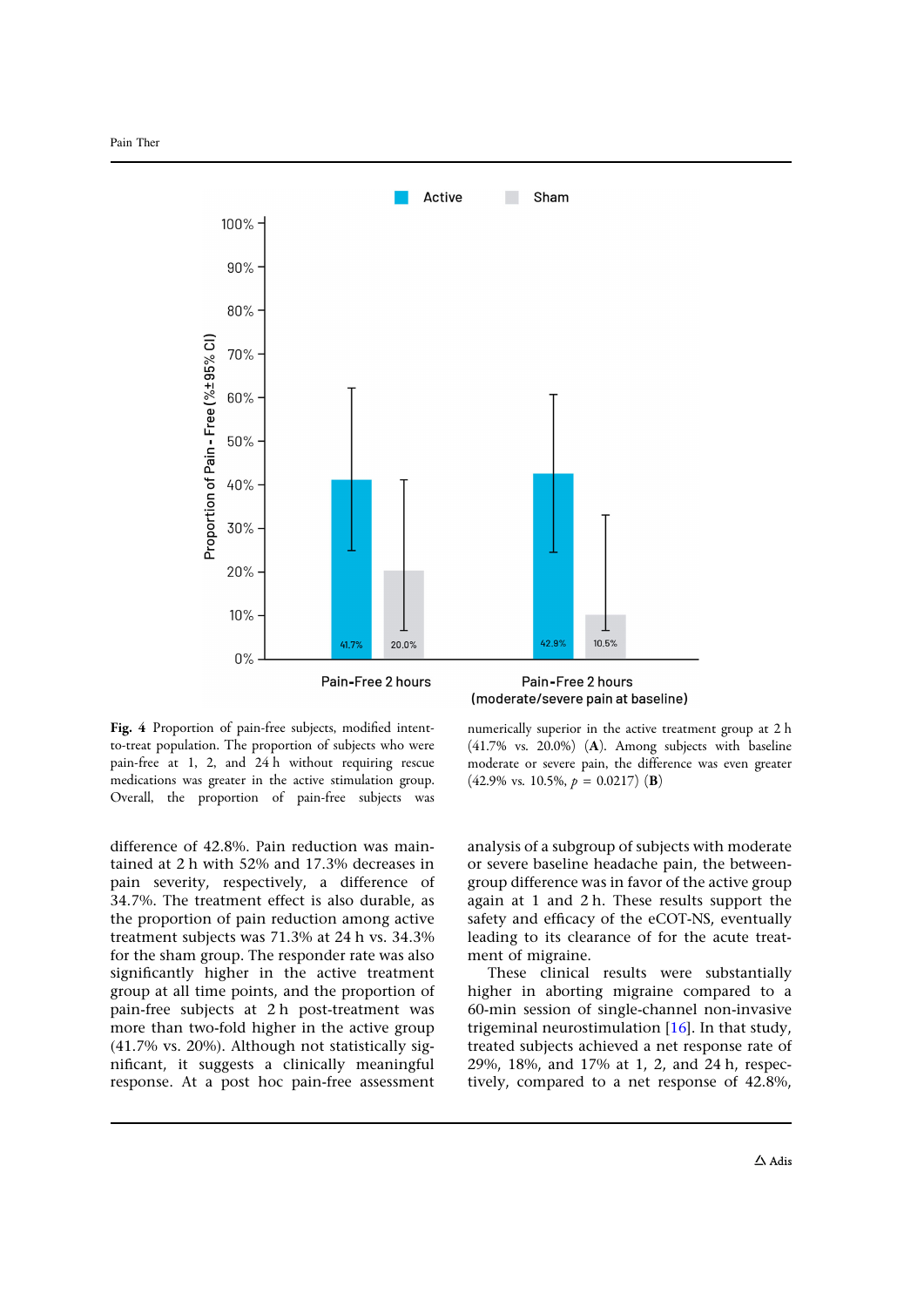

Fig. 5 Proportion of subjects responding to treatment, modified intent-to-treat population. The number of subjects achieving  $\geq 50\%$  improvement of baseline VAS pain scores (responders) was significantly higher in the

active treatment group at 1 h (66.7% vs. 20.0%;  $p = 0.0014$ , 2 h (66.7% vs. 32.0%;  $p = 0.0227$ ), and 24 h (78.3% vs. 48.0%;  $p = 0.0401$ )

34.7%, and 37% in the present study with eCOT-NS. In another study, subjects implanted with an occipital nerve stimulator achieved a responder rate, defined as percent reduction in monthly headache days, of 39% vs. 6% among sham-treated subjects, a net difference of 33%. Subjects receiving active stimulation in the current study achieved a responder rate, defined as at least a 50% reduction in pain intensity, of 66.7% vs. 20.0% among sham-treated subjects at 1 h post-treatment, a difference of 46.7%. Comparing the result of the current study with other clinical trials should be done with caution as the selection criteria and outcome measures may vary; nevertheless, the results of the current study support the efficacy of combined stimulation of both the trigeminal and occipital nerves for the acute treatment of migraine.

Enrolled subjects in this trial had one to six monthly migraine episodes similar to subjects enrolled in large-scale triptan trials [34] and are representative of migraine patients in the general population in need of migraine-abortive treatment [2]. The results achieved with eCOT-NS appear to be comparable to oral triptans, as demonstrated by 76% headache relief 2 h post treatment in our study compared to 42–76% reported following oral triptans [34]. Recent studies of new medications for the acute treatment of migraine, including ubrogepant [35] and rimegepant  $[36]$ , appear to have more modest pain relief efficacy compared to eCOT-NS (60.7% and 59.3% at 2 h, respectively).

An additional benefit of the Relivion<sup>®</sup>MG system is that it utilizes a custom mobile application designed for continuously recording data and securely uploading it to a cloud database to enable remote treatment monitoring by the patient physician. Treatment reports are available to the treating physicians over a web-based interface. By remote monitoring, physicians can assess patient adherence to selfadministered treatments and success of aborting or minimizing migraine severity. Using the aggregated data presented on the physician interface, the physician can optimize treatment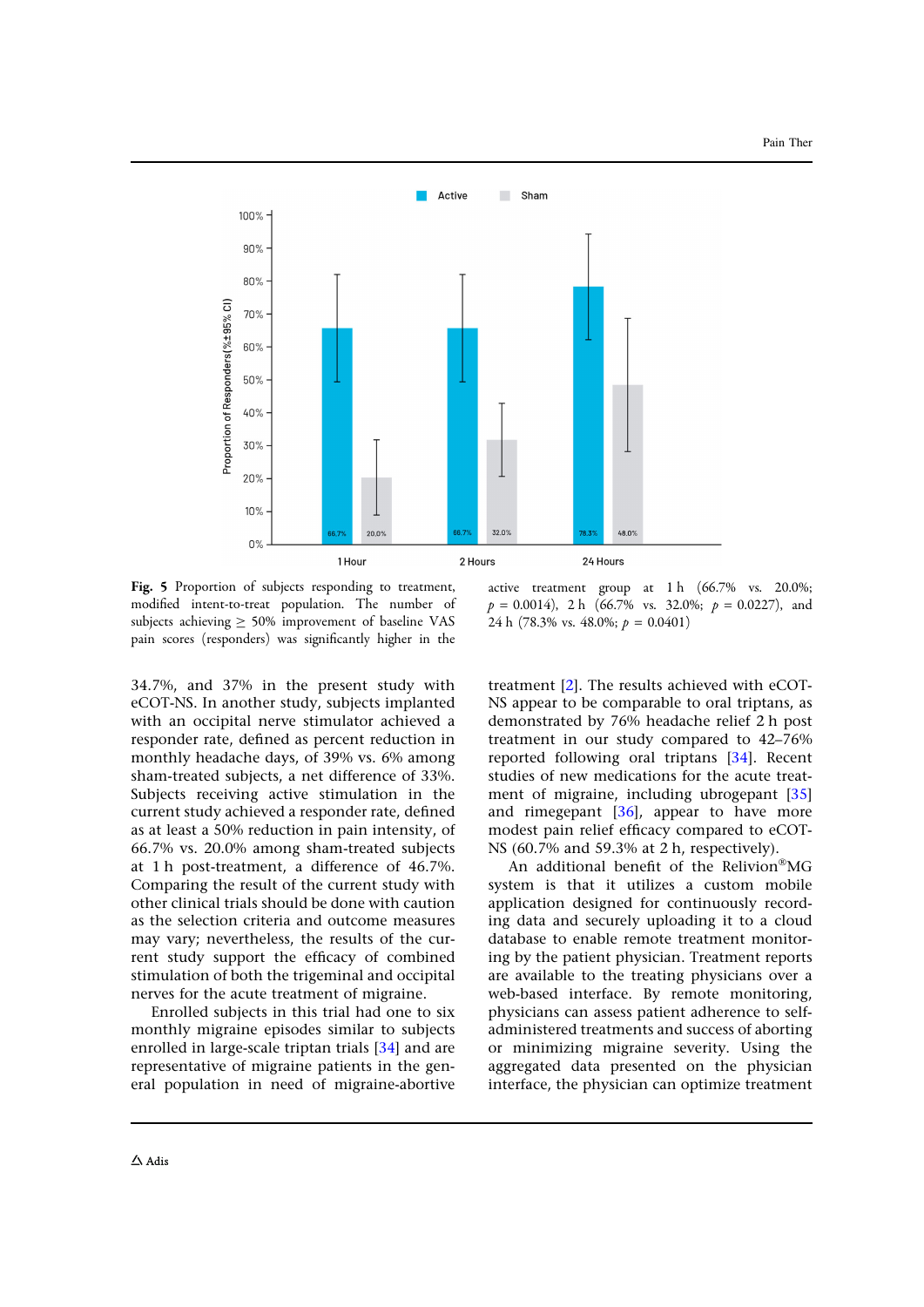

Fig. 6 Subjects with headache relief following treatment. The proportion of subjects experiencing headache relief, defined as improvement from severe or moderate baseline pain to mild or no pain, was significantly greater among

active treatment subjects at 1 h (66.7% vs. 26.3%;  $p = 0.0140$  and 2 h (76.2% vs. 31.6%;  $p = 0.0100$ ) and approached significance at 24 h (80% vs. 52.6%;  $p = 0.0958$ 

by recommending treatment regimen adjustments, such as adjusting the stimulation time and intensity.

Treatment with eCOT-NS provided clinical benefits for migraine subjects with an acceptable safety profile. The reported AEs associated with the eCOT-NS device were relatively few, of mild severity, and resolved spontaneously with no intervention. This compares favorably with surgical risks associated with electrode implants or systemic AEs associated with drug administration [2]. The use of eCOT-NS might enable migraine patients to discontinue current migraine medications.

Limitations of the study include the modest number of subjects, which did not permit subgroup analysis based on headache severity. Another shortcoming was the efficacy assessment based on a single 60-min stimulation session, which limited assessment of long-term efficacy.

### **CONCLUSIONS**

These results suggests that many migraine patients may achieve clinically significant pain relief and pain freedom with eCOT-NS, a noninvasive, home-based, self-administered neuromodulation of the trigeminal-occipital neural network. These beneficial effects appear to demonstrate comparable or higher efficacy compared to existing migraine treatments, without the adverse effects associated with medications or the surgical risks of invasive electrode procedures. eCOT-NS, with its physician remote monitoring capabilities, may optimize migraine treatment care, patient adherence, and a migraine patient's quality of life.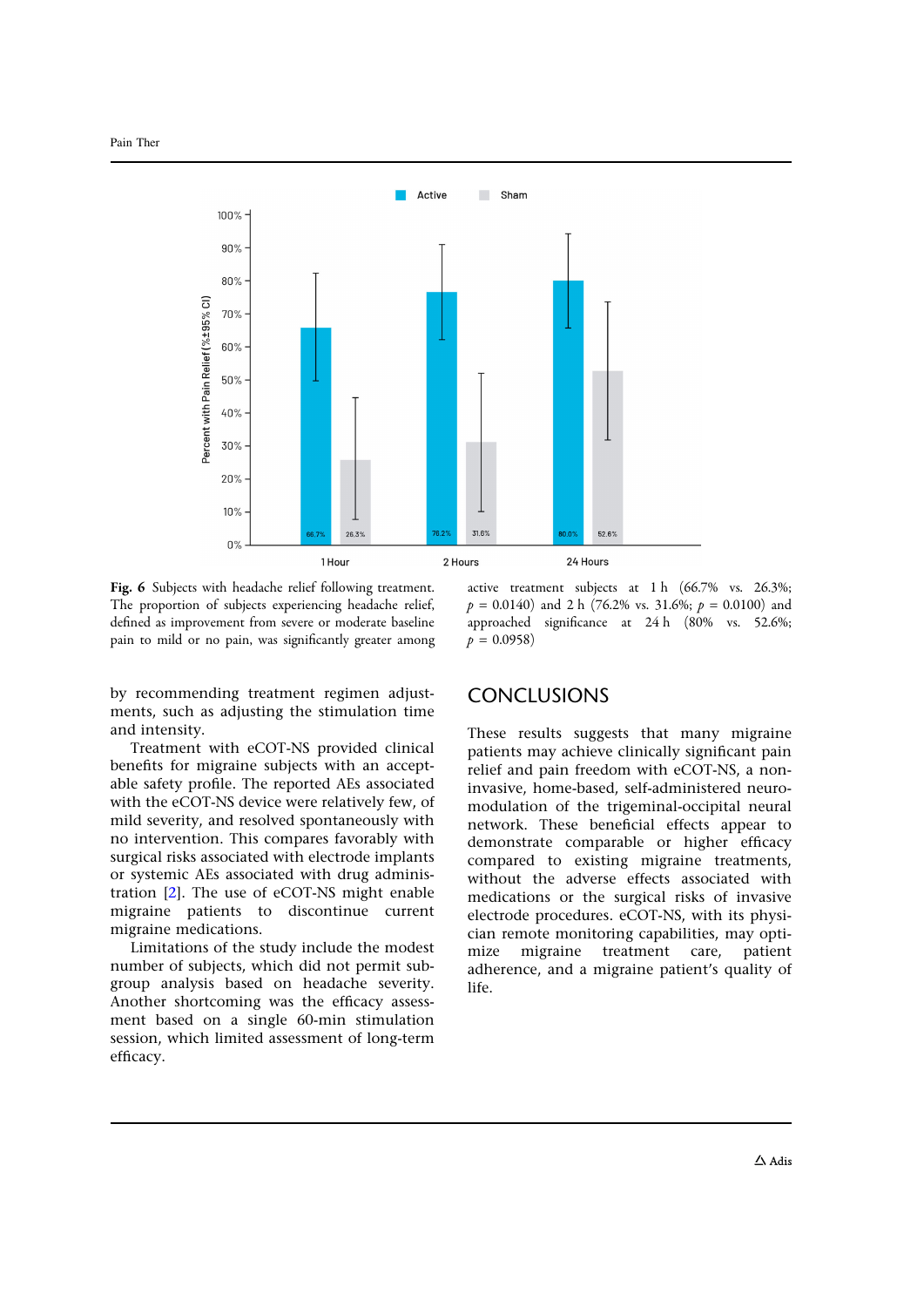### ACKNOWLEDGEMENTS

Funding. Sponsorship for this study and Rapid Service Fee were funded by Neurolief Ltd, Netanya, Israel. Editorial assistance in the preparation of this article was provided by Carl S. Hornfeldt, PhD, Apothekon, Inc. Support for this assistance was funded by Neurolief Ltd. The authors thank the subjects in this study for their enthusiastic involvement in the study.

Authorship. All named authors meet the International Committee of Medical Journal Editors (ICMJE) criteria for authorship for this article, take responsibility for the integrity of the work as a whole, and have given their approval for this version to be published.

Authorship Contributions. All authors contributed to the study conception and design. Dr. Oved Daniel was the study principal investigator and enrolled all subjects, Dr. Lisa Deutsch performed the study statistical design and performed all statistical analysis, Dr. Stewart Tepper consulted during study design and manuscript preparation, and Dr. Roni Sharon acted as medical advisor and reviewed all adverse events.

Disclosures. Drs. Roni Sharon and Stewart Tepper are advisors to Neurolief Ltd, and both have served as clinical investigators to Neurolief Ltd. The other authors declare they have nothing to disclose. Dr. Lisa Deutsch is a biostatistician for hire and receives financial compensation for performing statistical analyses for companies in the medical device industry.

Compliance with Ethics Guidelines. This study was performed in accordance with the Helsinki Declaration of 1964 and subsequent amendments. All subjects provided informed consent to participate in the study prior to participating in any study-related activities. The study protocol and related materials were approved by the Institution Ethics Committee of the Laniado Medical Center; Netanya, Israel.

Data Availability. The datasets generated and analyzed during the current study are available from the corresponding author on reasonable request.

Open Access. This article is licensed under a Creative Commons Attribution-NonCommercial 4.0 International License, which permits any non-commercial use, sharing, adaptation, distribution and reproduction in any medium or format, as long as you give appropriate credit to the original author(s) and the source, provide a link to the Creative Commons licence, and indicate if changes were made. The images or other third party material in this article are included in the article's Creative Commons licence, unless indicated otherwise in a credit line to the material. If material is not included in the article's Creative Commons licence and your intended use is not permitted by statutory regulation or exceeds the permitted use, you will need to obtain permission directly from the copyright holder. To view a copy of this licence, visit http://creativecommons.org/licenses/bync/4.0/.

### **REFERENCES**

- 1. Migraine Research Foundation 2021. Available: https://migraineresearchfoundation.org/aboutmigraine/migraine-facts/. Accessed: December 20, 2021.
- 2. Lipton RB, Bigal ME, Diamond M, Freitag F, Reed ML, Stewart WF, et al. Migraine prevalence, disease burden, and the need for preventive therapy. Neurology. 2007;8:343–9.
- 3. Pescador Ruschel MA, De Jesus O. Migraine headache. Treasure Island: StatPearls Publishing; 2021.
- 4. Mayans L, Walling A. Acute migraine headache: treatment strategies. Am Fam Physician. 2018;97: 243–51.
- 5. Jamieson DG. The safety of triptans in the treatment of patients with migraine. Am J Med. 2002;112:135–40.
- 6. Tepper SJ, Millson D. Safety profile of the triptans. Expert Opin Drug Saf. 2003;2:123–32.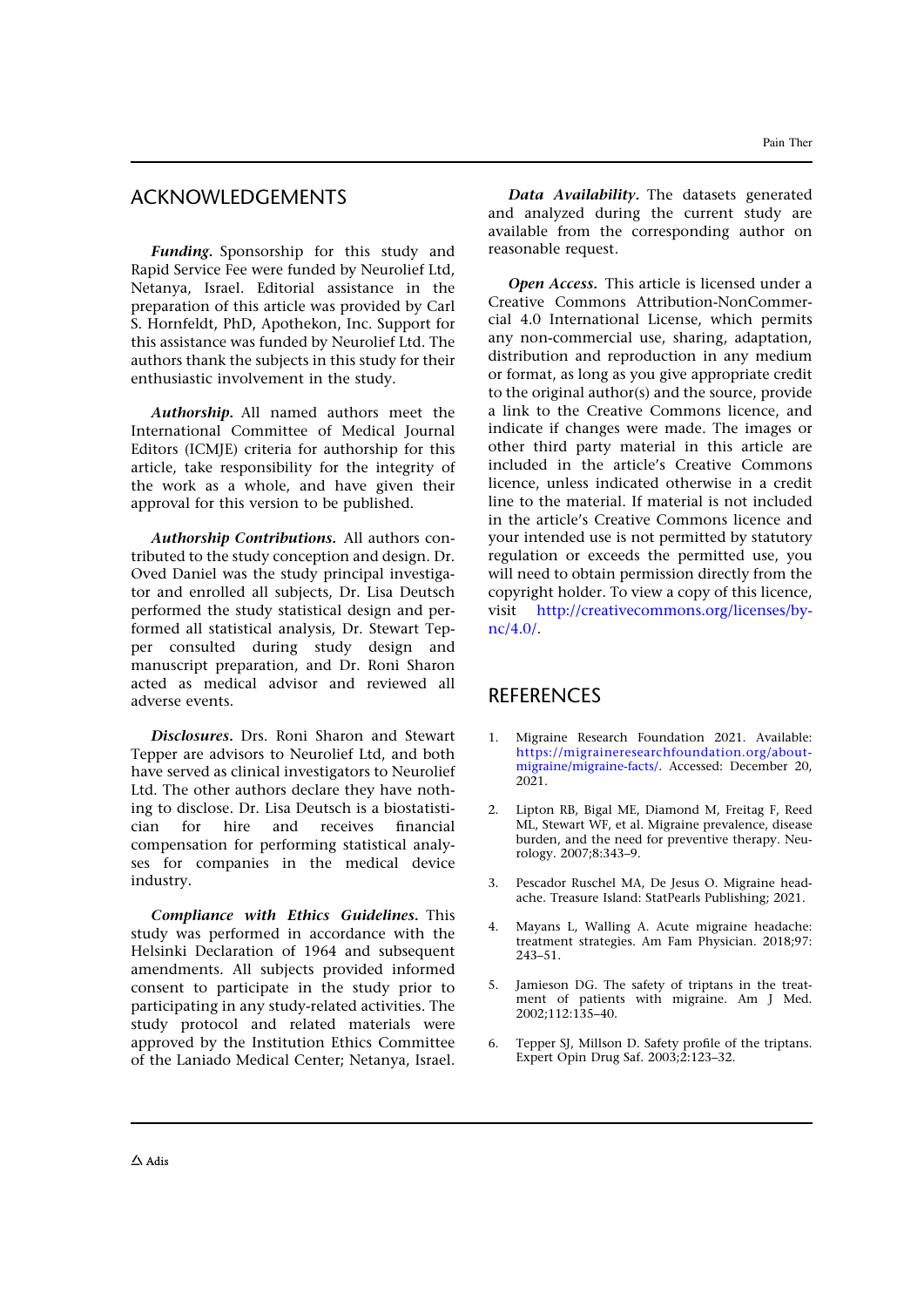- 7. Loder E. Triptan therapy in migraine. N Engl J Med. 2010;363:63–70.
- 8. Robbins MS, Lipton RB. Transcutaneous and percutaneous neurostimulation for headache disorders. Headache. 2016;57:4–13.
- Miller S, Watkins L, Matharu M. Long-term outcomes of occipital nerve stimulation for chronic migraine: a cohort of 53 patients. J Headache Pain. 2016;17:68.
- 10. Palmisani S, Al-Kaisy A, Arcioni R, Smith T, Negro A, Lambru G, et al. A six year retrospective review of occipital nerve stimulation practice–controversies and challenges of an emerging technique for treating refractory headache syndromes. J Headache Pain. 2013;14:67.
- 11. Silberstein SD, Dodick DW, Saper J, Huh B, Slavin KV, Sharan A, et al. Safety and efficacy of peripheral nerve stimulation of the occipital nerves for the management of chronic migraine: results from a randomized, multicenter, double-blinded, controlled study. Cephalalgia. 2012;32:1165–79.
- 12. Serra G, Marchioretto F. Occipital nerve stimulation for chronic migraine: a randomized trial. Pain Physician. 2012;15:2.
- 13. Saper JR, Dodick DW, Silberstein SD, McCarville S, Sun M, et al. Occipital nerve stimulation for the treatment of intractable chronic migraine headache: ONSTIM feasibility study. Cephalalgia. 2011;31:271–85.
- 14. Dodick DW, Silberstein SD, Reed KL, Deer TR, Slavin KV, Huh B, et al. Safety and efficacy of peripheral nerve stimulation of the occipital nerves for the management of chronic migraine: long-term results from a randomized, multicenter, double-blinded, controlled study. Cephalalgi. 2015;35:344–58.
- 15. Schoenen J, Vandersmissen B, Jeangette S, Herroelen L, Vandenheede M, Gérard P, et al. Migraine prevention with a supraorbital transcutaneous stimulator: a randomized controlled trial. Neurology. 2013;80:697–704.
- 16. Chou DE, Shnayderman Yugrakh M, Winegarner D, Rowe V, Kuruvilla D, Schoenen J. Acute migraine therapy with external trigeminal neurostimulation (ACME): a randomized controlled trial. Cephalalgia. 2019;39:3–14.
- 17. Magis D, Sava S, d'Elia TS, Baschi R, Schoenen J. Safety and patients' satisfaction of transcutaneous supraorbital neurostimulation (tSNS) with the Cefaly® device in headache treatment: a survey of 2,313 headache sufferers in the general population. J Headache Pain. 2013;14:95.
- 18. Ashkan K, Sokratous G, Göbel H, Mehta V, Gendolla A, Dowson A, et al. Peripheral nerve stimulation registry for intractable migraine headache (RELIEF): a real-life perspective on the utility of occipital nerve stimulation for chronic migraine. Acta Neurochir (Wien). 2020;162:3201–11.
- 19. Reed KL, Will KR, Conidi F, Bulger R. Concordant occipital and supraorbitaln eurostimulation therapy for hemiplegic migraine; initial experience; a case series. Neuromodulation. 2015;18:297–304.
- 20. Hann S, Sharan A. Dual occipital and supraorbital nerve stimulation for chronic migraine: a singlecenter experience, review of literature, and surgical considerations. Neurosurg Focus. 2013;35:E9.
- 21. Reed KL, Black SB, Banta CJ, Will KR. Combined occipital and supraorbital neurostimulation for the treatment of chronic migraine headaches: initial experience. Cephalalgia. 2010;30:260–71.
- 22. Reed KL. Peripheral neuromodulation and headaches: history, clinical approach, and considerations on underlying mechanisms. Curr Pain Headache Rep. 2013;17:305.
- 23. Reed KL, Will KR, Chapman J, Richter E. Combined occipital and supraorbital neurostimulation for chronic migraine headaches: an extended case series. Cephalalgia. 2011;31:98.
- 24. Jiang JF, Diaz AN, Campbell M, Boulis NM, Keifer OP Jr. Supraorbital occipital circumferential stimulation (SOCS) for the treatment of refractory chronic primary headache: a case series. World Neurosurg. 2019;S1878–8750(18):32931.
- 25. Ahmed HE, White PF, Craig WF, Hamza MA, Ghoname ES, Gajraj NM. Headache. 2000;40:311–5.
- 26. Mueller O, Hagel V, Wrede K, Schlamann M, Hohn HP, Sure U, et al. Stimulation of the greater occipital nerve: anatomical considerations and clinical implications. Pain Physician. 2014;16:E181–9.
- 27. Tubbs RS, Salter EG, Wellons JC, Blount JP, Oakes WJ. Landmarks for the identification of the cutaneous nerves of the occiput and nuchal regions. Clin Anat. 2007;20:235–8.
- 28. General Assembly of the World Medical Association. World Medical Association Declaration of Helsinki: ethical principles for medical research involving human subjects. J Am Coll Dent. 2014;81:14–8.
- 29. Headache Classification Committee of the International Headache Society (IHS). The International Classification of Headache Disorders, 3rd edition (beta version). Cephalalgia. 2013;33:629–808.